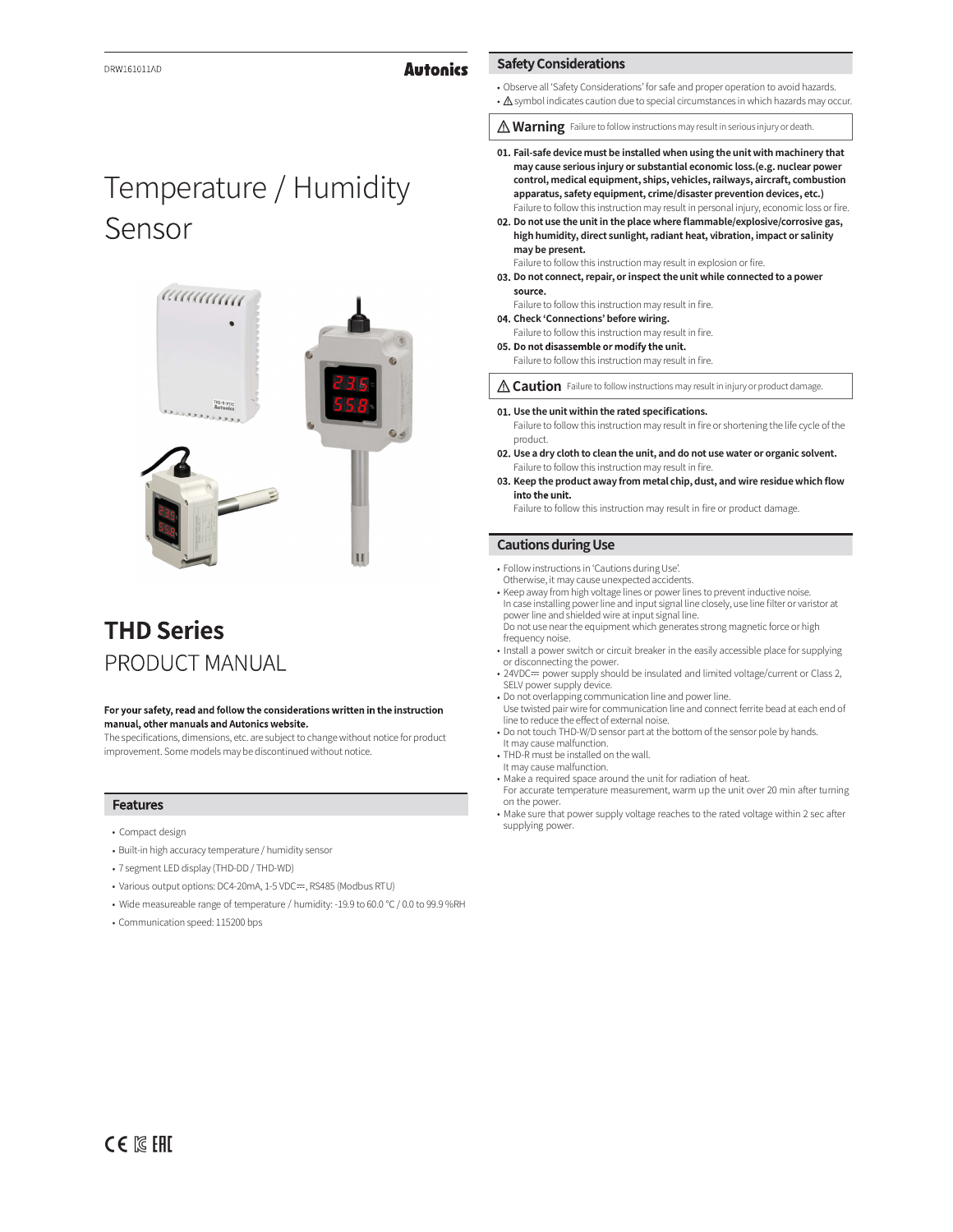- 
- Do not wire to terminals which are not used.<br>• This unit may be used in the following environments.<br>• Indoors (in the environment condition rated in 'Specifications')<br>• Altitude max. 2,000 m<br>• Installation category II<br>**O**
- 
- Pollution degree 2
- Installation category II

# Ordering Information

| . This unit may be used in the following environments.                                                                                              |                 |                             |          |                                                                                                                           |
|-----------------------------------------------------------------------------------------------------------------------------------------------------|-----------------|-----------------------------|----------|---------------------------------------------------------------------------------------------------------------------------|
| - Indoors (in the environment condition rated in 'Specifications')<br>- Altitude max. 2,000 m<br>- Pollution degree 2<br>- Installation category II |                 |                             |          | • Check the terminal connection di-<br>THD-R<br>Opera<br>indica<br>Communication<br>$\sim$<br>Ą<br>兼<br>(Speed / Address) |
| <b>Ordering Information</b>                                                                                                                         |                 |                             |          | Upper ad<br>setting switch (SW1<br>setting ter                                                                            |
| This is only for reference.<br>For selecting the specified model, follow the Autonics website.                                                      |                 |                             |          | Power & Output terminal<br>٦ſ                                                                                             |
| <b>THD</b>                                                                                                                                          | 8<br>А          |                             |          |                                                                                                                           |
| <b>O</b> Mounting type                                                                                                                              | <b>O</b> Output |                             |          | THD R C, V, T                                                                                                             |
| R: Room type (for indoor)                                                                                                                           |                 | <b>Temperature</b>          | Humidity | DC 4-20 mA<br>$1-5$ VDC= RS48                                                                                             |
| D: Duct mounting type                                                                                                                               | с               | Current output              |          | 4<br>(Humi.)                                                                                                              |
| W: Wall mounting type                                                                                                                               | v               | Voltage output              |          |                                                                                                                           |
| <b>O</b> Display                                                                                                                                    | т               | RS485 communication output  |          | 3                                                                                                                         |
| No mark: Non-display type                                                                                                                           | PT              | DPt1000<br>resistance value |          | (Temp.)<br>(mA                                                                                                            |
| D: Display type                                                                                                                                     |                 | $D + 1000$                  |          |                                                                                                                           |

❸ Sensor pole length

# **Product Components**

No mark: Built-in type 1: 100 mm 2: 200 mm

### • Product

• Product • Instruction manual<br>• Bracket (THD-W / D model)

### Software

Download the installation file and the manuals from the Autonics website.<br> **DAQMaster**<br> **DAQMaster** 

# ■ DAQMaster

DAQMaster is comprehensive device management program. It is available for parameter setting, monitoring.

Panel cut-out

# **Dimensions**

Unit: mm, Forthe detailed drawings, follow the Autonics website.



2-M3  $/$  |  $\qquad$ 



Panel cut-out









• Check the terminal connection diagram and be careful with connecting the power.









(Speed / Address) **[347] E** 

Upper address setting terminal







DC 4-20 mA (Humi.)  $24$  VDC $= 2.4$  W

• When setting communication, turn off the power, remove the case cover, and operate the communication setting switch to set the communication address and speed. Refer to 'RS485 Communication' forthe details.

### ■ THD-R

THD-R-PT/C